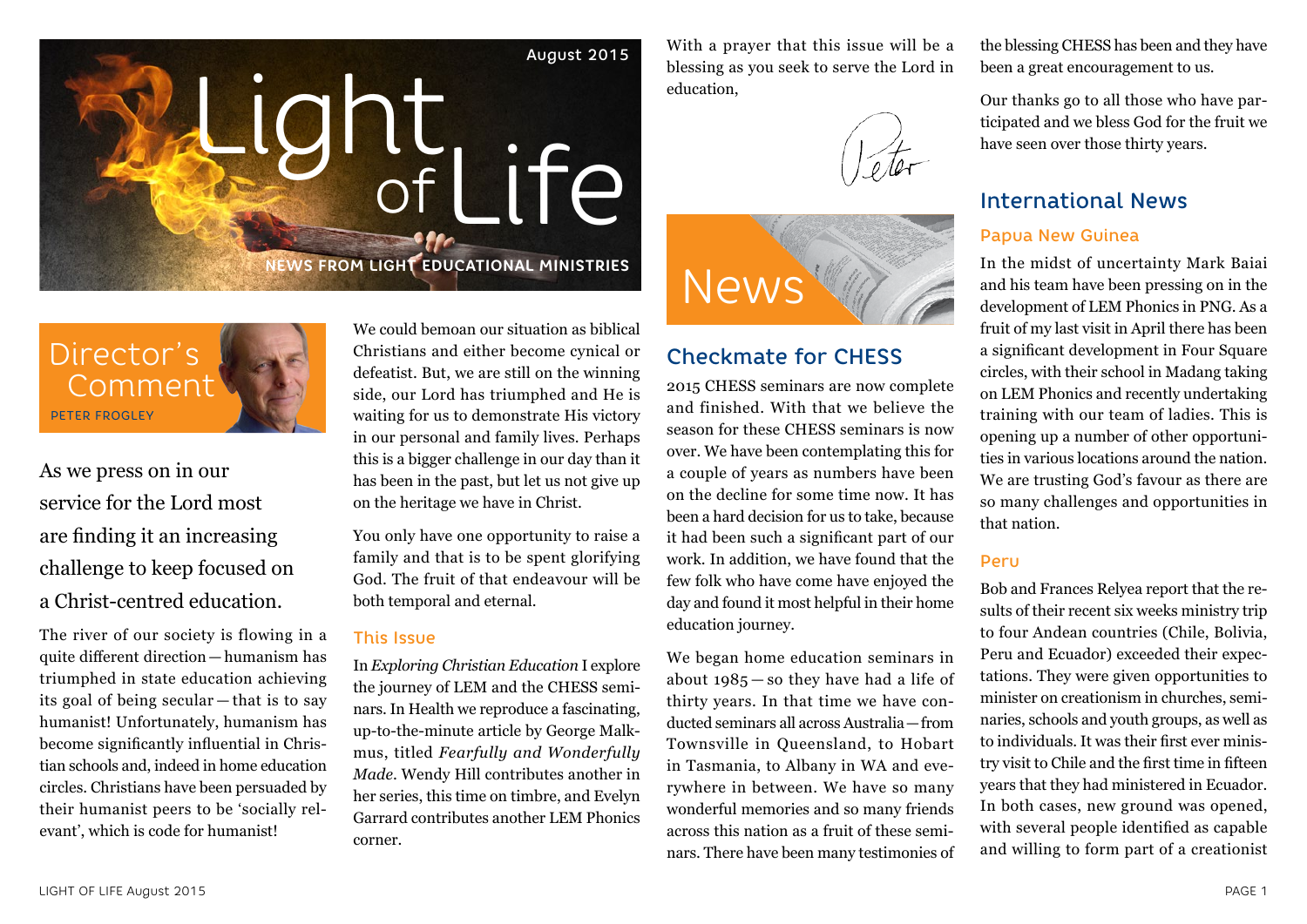centre in those countries. Plans are afoot to ship creationist materials from Peru and several people have signed up for the Diploma in Creation Science, a requirement to be part of the International LEM/ AME team. Their time in Peru was also a social visit, as they coordinated with the AME Peru team and attended the wedding of two young people who are part of one of their creationist groups.

However, the best progress was made in Bolivia, especially working with people who are keen on producing education materials with a biblical worldview, all permeated with a creationist perspective. Various projects are being proposed and jointly developed which will be trialled in Bolivian Christian schools in the not-too-distant future. The teachers and pastors who attended the National Education Camp were edified and left committed to make a greater effort to teach from a Christian perspective.

Bob and Frances returned to Australia a bit weary, but happy that the Lord had answered prayers and provided wonderful opportunities to extend His Kingdom in South America, with prospects of followup ministry to continue into the future.

# lem.com.au

Since we launched our new website two months ago, we have already begun improvements and updates.



Light<br>Educational<br>Ministries

**BROWSE BY: SUBJECT** 

Art

Bible

Astronomy

Economics Education

**Colouring Books** Dictionaries

### Images

A large proportion of the past weeks has involved photographing and processing our catalogue of around 2500 book covers. This means that whilst you shouldn't always judge a book by its cover, you now at least have that ability!

Having these photos has allowed

us to update the interface for browsing categories, which now shows thumbnails of the book covers for any combination of supplier, subject and grade level.

## Powerful search and sort

Whilst we're not quite on Google's level yet, the new website's search function is designed to make it easier to find what you're looking for. For example, a search for 'abeka science' will give you

> Abeka's science program across all grades, or 'grade 7 science' will give you links to

all our suppliers with a grade 7 science program. And of course a direct title search like 'cotton sailboats' will still work too, allowing you to add products to your cart straight from the search results.

The sort menu allows you to list our products by either supplier, subject or grade.

## Interface

Search for.

 $\Omega$  > Gramm

 $\sqrt{G}$  Gram

**Suppliers** 

P. E,

**|** <sup>0</sup>

**SORT BY** 

Supplier

Subject

Ginde

It's the little things that can make a difference, and we've made a few tweaks in the 'little

things' department. Things like returning the scroll position to where you last added an item rather than scrolling back to the top, or reminder messages to make sure your information has been entered



寇

correctly. Visual cues for adding and removing cart items, prefixes to clarify just which 'student worktext' you are ordering, and alert messages which show if prices have changed

since your last order are some other small changes we have implemented.

| PRICE        | <b>OTY</b> |                                            |
|--------------|------------|--------------------------------------------|
| 37.20        |            | $\frac{1}{2}$ ADD TO CART $\sqrt{1}$ added |
| <b>CO AC</b> |            | ADD TO CART                                |

## **Compatibility**

We now have greater access to most common hardware and software for testing our website code. This means that if you encounter any problems we can physically reproduce your environment here, rather than relying on emulators.

### Feedback please!

We continue to covet your feedback on the new website. If you have any comments or suggestions (for the negative and/or the positive), please email your feedback to john@lem.com.au or phone the office anytime.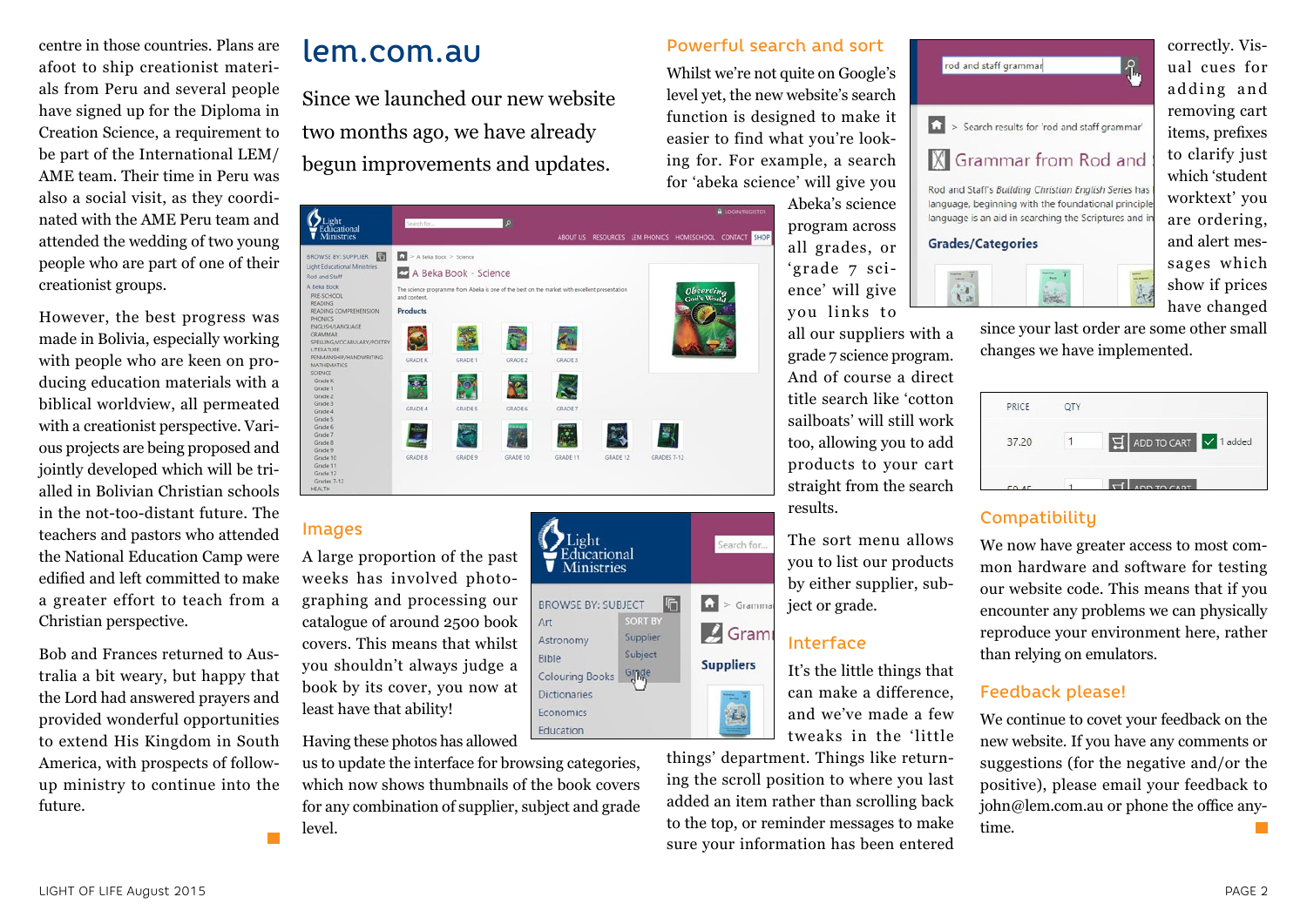

## No. 97: What of the Future?

We as humans have an insatiable desire to know what is going to happen in the future and we tell ourselves that we need to know to be able to plan our lives or perhaps just because we want to know.

Theories about the second coming of Christ are an interesting manifestation of this desire to know. However, the Bible tells us that the just live by faith—perhaps that is one reason why Jesus said it was not for us to know the time of His coming.

Why is it that we seem to have this desire to know the future? Could it be that this desire is based in a reluctance to have faith in God's plan for our lives? The answers to those questions are beyond the scope of this magazine and its author, and that discussion is not the point of this article, but it is a prelude to exploring the demise of CHESS seminars, which we announced earlier in this magazine. Let us explore some thoughts on this matter of the future in the context of Light Educational Ministries.

## The Beginning

Back in 1979 I received a vision that I believe was from the Lord, which over the years I have presented a couple of times in *Light of Life*. It was a grand vision (as most are) and with a vision comes an expectation of how that vision will outwork. The key to that vision for me was that God wanted to build education that reflected His person and character.

A few years earlier God had spoken to me a word in prophetic form that had helped develop my thinking. That word was 'Education is the unfolding of God; His character and His creation.'

To me that meant that Christian education had God as its reason for existence and thus every aspect of education needed to be submitted to God, through His Word. I understood that my own education reflected what man wanted in an attempt to function independently of God and gain glory for himself. As my understanding grew I perceived there was need for reinterpretation of every discipline on the basis of God's word. For example, history is not man's biased opinion of events, but rather God's plan and intent for man being unveiled.

The problem was that I did not know where to begin and through many discussions I discovered very few others did either, and worse still, most Christians did not wish to even begin the journey of discovery.

This meant that the outworking of the vision I had received was going to take much longer than originally thought — I had expected it should all happen in my lifetime.

Thus I suspect it is providential that God should draw my attention to the roots of the Reformation and to be astonished at how long it took for the Reformation to take root in Europe. There was much opposition every step of the way — not only from the world, but particularly from the church.

# perhaps your home education program has more significance than you could ever imagine in the great plan of our Lord

### A Reformation History

When Luther nailed his 95 Theses to the church door in Wittenberg in 1517 it was considered the initiation of the Reformation. However, my attention was drawn to the fact that in about 1160 Peter Waldo was converted and began preaching on the importance of the Bible. Many of his followers (who became known as the Waldensians) were put to death over the following three centuries for their testimony. This began 350 years before Luther!

In the fourteenth century, the man known as the 'Morning Star of the Reformation', John Wycliffe, became a critic of the church and desired to make the Bible available to the people in their own English language.

His followers, known as Lollards, preached the message of the Reformation 150 years before Luther. Space does not allow to speak of Hus, Savanorola and a host of others.

What is the point? Could it be that you and I are like these men as those that signal the coming of a great Reformation? Nothing in God's economy is wasted and perhaps your little home education program, which seems to flounder from one post to the next at times, has more significance than you could ever imagine in the great plan of our Lord!

If that pattern of the earlier Reformation is to be repeated then I should expect my great, great, great... grandchildren to participate in the next Reformation (the reason for all the greats is that I already have two great grandchildren!).

This history has stirred my faith that LEM and CHESS seminars have not been in vain but are one of the forerunners of the next great Reformation.

### How do we understand the times?

What I originally expected in the outworking of the vision has not happened according to my earlier expectations. But God in His grace has re-established my faith without great personal expectations, which is much more relaxing. Indeed it becomes increasingly likely that the full outworking of God's plan for education is still far off in the future!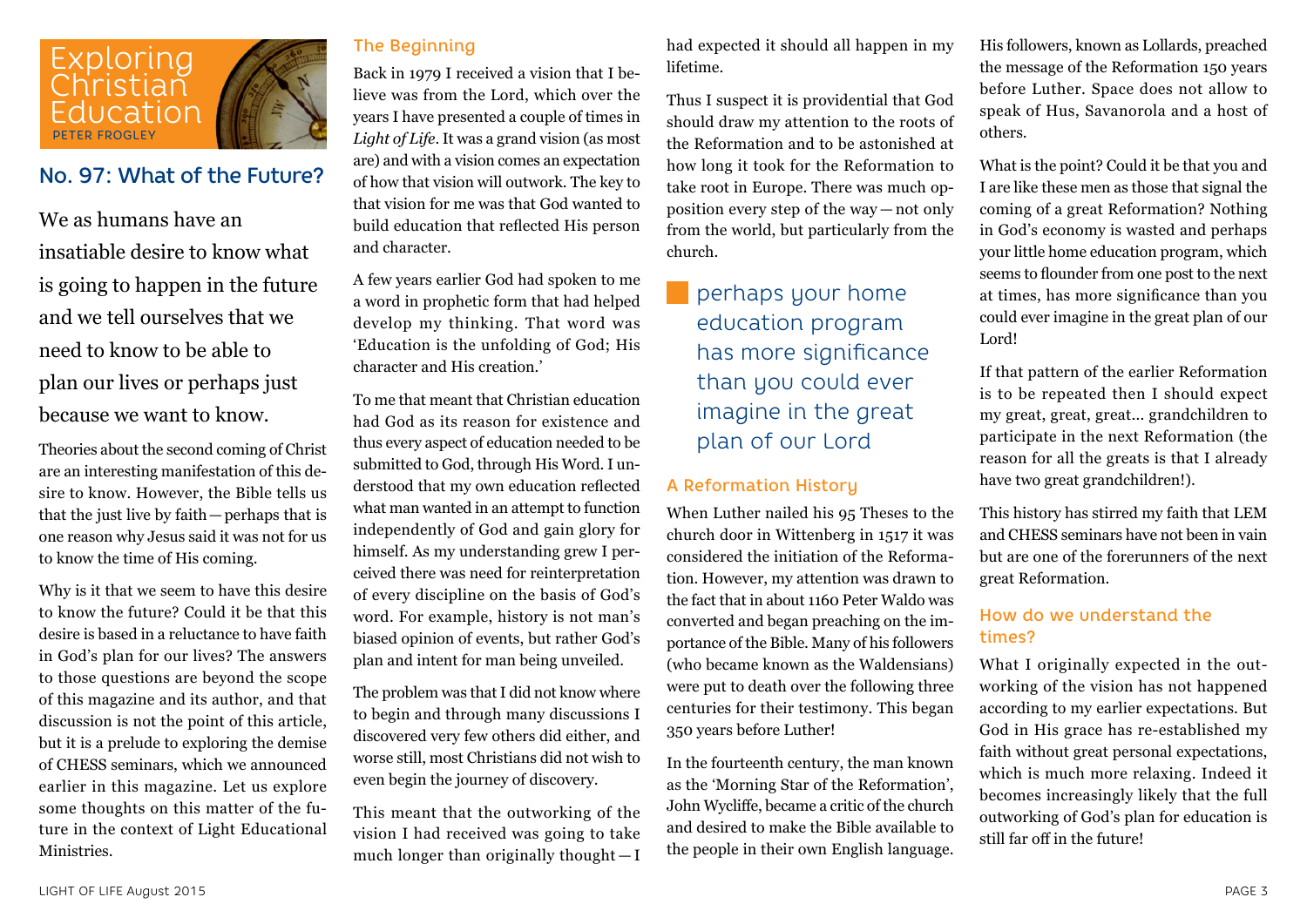

*This photo shows part of our setup for the CHESS Seminar in Melbourne in 2001, where over 200 people attended. By way of contrast the 2015 Melbourne seminar attracted only 25 people!* 

I had a vision for the Christian school movement that would see a transformation in our nation. But within a decade the movement had lost its first love; so too, in slightly slower fashion, the home education movement followed suit. There are some wonderful teachers and parents who have embraced a godly vision, but I observe they seem to be a minority. I conclude then, that the time is not right — just as the precursors of the Reformation never lived to see the fruit of their endeavours. Indeed I suspect that at least some of them would have died disappointed men, but they are not anymore!

I don't feel any need to justify myself or Light Educational Ministries, but I do want to attempt to understand what God is doing in our day as a precursor to a glorious future. I believe we are in for a great and prolonged future, but it seems important that we are like the men of Issachar who

understood their times. I have found enormous encouragement in the lives of those saints of old, such as I mentioned above, who had a faith for the future and were thus able to endure and triumph in the trials and challenges of the faith. That inspires me, and I trust you, too, for they knew a new day was coming.

The Bible is a book of history and from it we learn so much of God's ways that help us find the reason for who we are and what we are to become.

So, whilst it may be time to finish CHESS and whilst we do not have the influence we may expect, I don't believe that is a problem or disappointment to God. In fact sometime ago I felt the Lord advise that if LEM finished with me it would not be a problem because it had fulfilled what God had intended. I am satisfied that I can trust that He knows what He wants to do and He may well not feel a need to consult me.

What I do know is that it is the greatest privilege one could have to serve the Lord and LEM has and will continue to serve our Lord!

In all this there are no plans to close LEM, nor our book distribution, and we will continue to assist and advise Christian schools and home educators as God grants opportunity.



# **Timbre**

Our new music element, timbre, is a French word pronounced 'TAM ber'. Timbre is an extension of soundwaves which explores deeper into the wave patterns of a single sound.

Another term for timbre is 'tone colour' which explains why a flute sounds different from another instrument (i.e. has a different 'colour'), even when the same note is played and the cycles per second are identical.

The previous article on soundwaves should be kept in mind when we discuss timbre—you can access it (and all the music articles) from the link at the end of this article if you wish to reread it.

### The harmonic series pattern

In God's design of a single soundwave we see an amazing pattern which only God could have created. This pattern is called the **harmonic series pattern** because all the notes in it are in harmonic agreement with a base note called the **fundamental**. I call the notes above the fundamental 'God's

secret hidden notes' because that's exactly what they are. God put them there and the untrained ear does not pick up these subtle, hidden notes. Technically they have several names.

- 1. **Overtones** because they are higher than the fundamental.
- 2. **Harmonics** because they are in harmony (i.e. agreement) with the fundamental.
- 3. **Partial tones** because they are smaller parts of the complete soundwave.

In this article we will call them 'overtones'.

I apologise if this gets a bit technical, but please bear with me because timbre reveals how awesome our God is in His miraculous creation of soundwaves.

So—what is this harmonic series pattern? In the soundwaves article we learned about the cycles which form a wave, and the pitch of a note depends on its number of cycles per second.

When you halve the length of a string, the note will sound exactly one octave higher. This note is the first overtone, when the string vibrates at exactly twice the number of cycles.

The overtones continue up the scale as the string vibrates at three, four, five, six, seven and eight times the number of cycles from the fundamental. And they keep going up until they fall outside the range we can hear. The first eight overtones formed by exact divisions of the string are shown on this chart. Together they form the harmonic series pattern.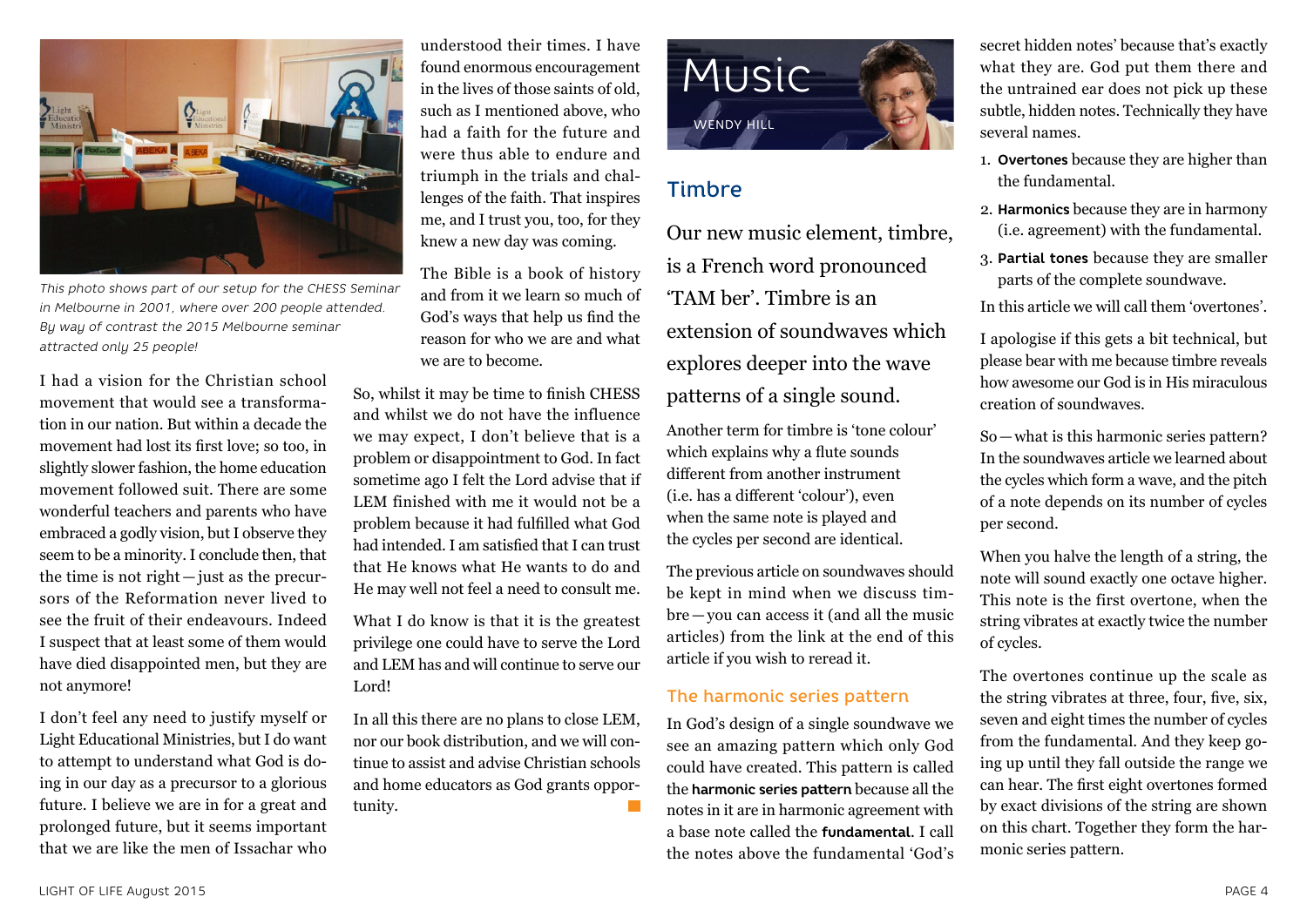

The full soundwave for the note C is actually a combination of the fundamental C and all its overtones of C, G, C, E, Bb and C.

The untrained ear just hears a low C. However with practice, we can learn to discern a few of the overtones above it. The figure below shows the harmonic series pattern on the music staff.

The same ratios apply to every single note in the scale including the sharps and flats. On a wind instrument where there is no string, the length of string becomes the column of air.



#### Undertones

A fascinating feature of God's design of soundwaves is that, as well as overtones, a fundamental note also has undertones! Undertones were discovered in 1745 by an organ builder called Sargene, who must have had a very finely-tuned ear. This was

an important discovery for organ builders because they could put in stops which used the undertones and saved them from building extremely long pipes for very low notes. Isn't God an awesome God in His design of the humble soundwave which we take for granted? This is evidence of a Creator God. No

man can create the soundwave design. He can only manipulate the God-made sounds.

#### Different sounds

Now that we understand some basic physics of soundwaves, let's go back to our element of timbre and the question 'why does C on a flute sound different to C on the violin or piano?' It is simply because of the strengths of certain overtones. On a flute some overtones come out stronger than others within the full soundwave. On a violin, other overtones sound stronger. On a piano different overtones sound stronger. But they all sound the same pitch.

The implications of this are enormous. It explains why people have different timbre or tone colour in their voices. We can usually tell who is speaking on the phone just by the timbre of their soundwaves. Each voice and instrument is unique. Timbre is like a fingerprint, voiceprint or signature which identifies the owner. No two are the same — like snowflakes. God has left His own mark or signature in the diversity of His creation. He owns us because He created us and has left His signature in His design of us.

### **Character**

Timbre or tone colour is essentially about character, whether a person or an instrument. Human characters differ because each person has hidden parts, some being stronger than others. Some individuals are more patient, other are more diligent, gentle, grateful, joyful or honest. Yet others

are more lazy, impatient, selfish, gloomy, or dishonest. The hidden parts make a person or instrument unique.

The tone of a person's voice in vocal soundwaves reveals much about their emotional state —whether angry, annoyed, disrespectful, calm, happy, peaceful or worshipful. A composer chooses specific instruments according to their timbre or character so as to best express his musical ideas. A symphony orchestra employs a vast range of timbres within its many instrumental families— strings, woodwind, brass and percussion. Manipulation of soundwaves in electronic instruments also creates enormous variety of timbre. The choice of instruments ultimately reflects the composer's own character just as God's creation reflects His own character.

### Definition and God-message

In the light of all the above, we can now form a definition of timbre.

Timbre is the harmonic series pattern hiding inside a soundwave which makes an instrument or voice unique.

Timbre teaches some extremely important messages about its Creator God:

- 1. God designed soundwaves and people with unique characters.
- 2. God's signature can be seen in the design of His creation.
- 3. God identifies and knows everyone and wants us to know Him.

Timbre is intricately linked with all other music elements. For example, it is the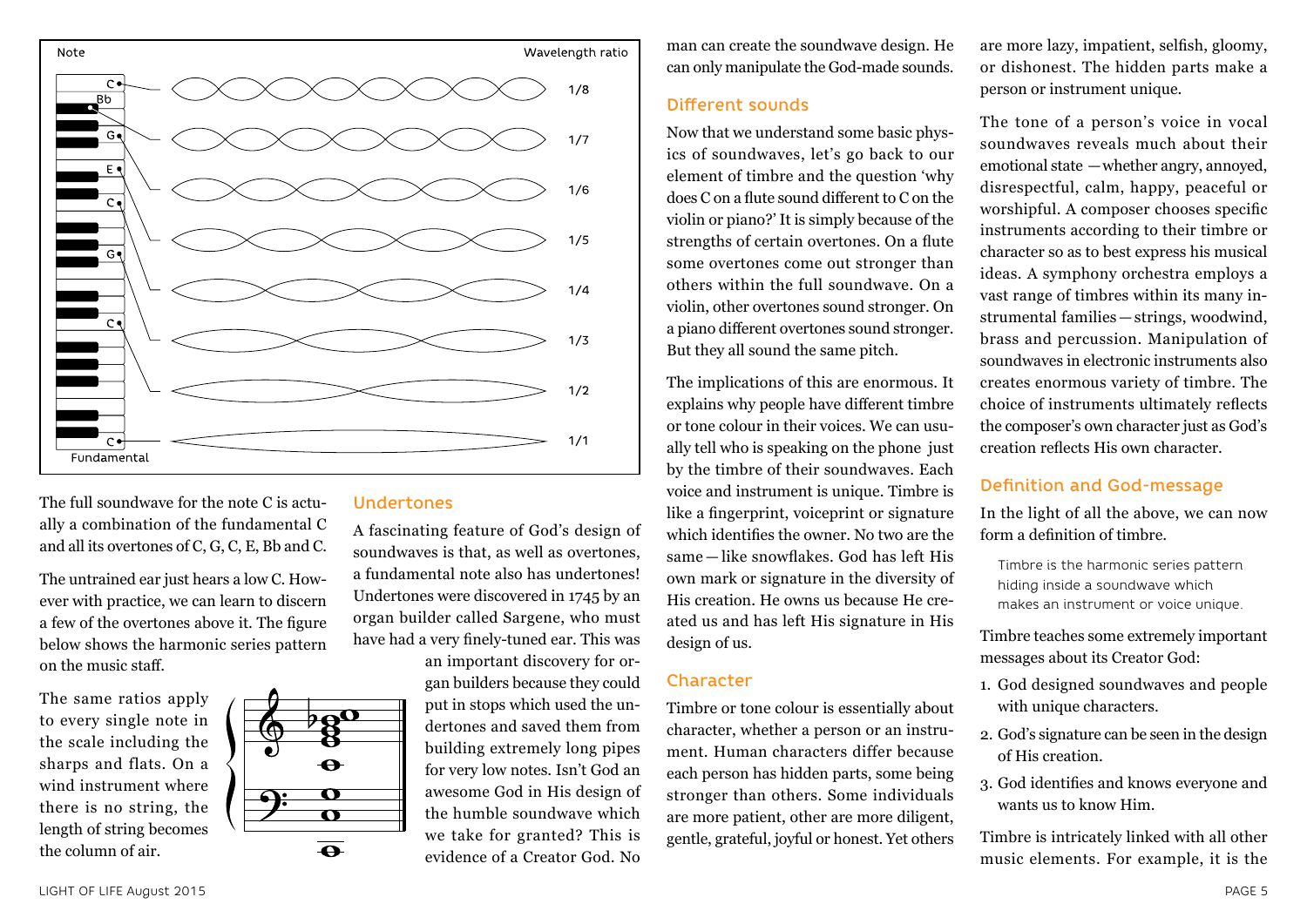basis of harmony. Notice that the first six overtones of the fundamental C form the C chord. Harmony is about agreement and these notes (C, E and G) sound good together because, scientifically, they are the lowest part of the strong foundation of the harmonic series pattern. The seventh chord is found in the first seven notes. 9th, 11th and 13th chords also work well because they are part of the harmonic series pattern.

**Timbre is like a** fingerprint, voiceprint or signature which identifies the owner. No two are the same — like snowflakes.

The design of the humble soundwave and its timbre is a reflection of God and people. God is the fundamental and people can be likened to the overtones related and joined with Him. In music, there is one fundamental with many notes just as there is one God with many people. The closer we are to the fundamental, the stronger and more harmonious (agreeable) we become in our relationship with God. God knows us intimately and wants us to know Him. Matthew 10:29–30 tells us God knows every hair on our head. Jesus said in John 10:14, 'I am the good shepherd and know my sheep and am known of mine' and again in John 10:27, 'My sheep hear my voice and I know them and they follow me.'

### Instruments and voices

When we think of timbre we often overlook the voice as an instrument. However a closer look at the voice will put instruments into perspective. The voice is the only instrument God built into us as a part of His design. Every other instrument is man-made, costs money, needs tuning and must be carried around. The voice is God-made, free, doesn't need tuning and is easily transported. The voice is God's preferred instrument for man.

Throughout musical history we see instrumental music dominating. Instruments are simply an extension of our bodies in that they respond to how we play them. It is very easy to make an instrument into an idol. As a young music student I did exactly that for many years. The piano became my means of escape from situations I could not handle. My family was not a singing family so I was never confident with my voice. The piano became my emotional release and means of expression without having to use words. I always felt better after piano practices but it was a false and short-lived sense of comfort.

Today we still see many instruments idolised by their players and it is too easy for ego and self to surface and dominate the music. The instrument distracts us from the true purpose of music which is an extension of spoken language and a part of our worship and communication with God. Where ego dominates, player and instrument become one and the voice may need to shout or even scream to be heard.

So many students study for music exams and practise endlessly. There are no words of praise to God here—the constant focus is on the sounds produced on their instrument. It is a purely emotional and intellectual experience. Ezekiel summed it up beautifully about 2500 years ago when he said, 'And lo, thou art unto them as a very lovely song of one that hath a pleasant voice and can play well on an instrument: for they hear Thy words but they do them not.' Playing an instrument brilliantly does not indicate obedience and worship to God.

We try to justify instrumental music by saying it is 'training for the brain', especially classical music. Sadly God is not often a part of our music-making. Music, self and the instrument are the focus. God told Habbakuk,

Of what value is an idol since a man has carved it? Or an image that teaches lies? For he who makes it trusts in his own creation. He makes idols that cannot speak. Woe to him who says to the wood, 'Come to life.' Or to a lifeless stone, 'wake up.' Can it give guidance? It is covered with gold and silver. There is no breath in it. But the Lord is in His holy temple. Let the earth be silent before Him.'

*Habbakuk 2:18–20 NIV*

We must not make idols out of our wood. metal, gold and silver musical instruments.

### Church music

The element of timbre raises many sensitive issues. Should instruments be used in church? Do we really need instruments in church? In the 1500s Luther said 'yes' and Calvin said 'no'. Could the money spent on them be put to better use for missionary work and spreading the gospel? Can we get away with simple worship using just a keyboard of some sort? Should we sing acapella only? Listening to the beautiful singing of Cook Islanders without instruments shows this is certainly possible.

Unfortunately many of us have been trained from childhood to depend on instrumental accompaniments and have lost confidence in our voices. And what about all the beautiful classical music of the socalled great composers written over the centuries? Where does this fit into God's plans for music? We need to find out why the works were written to find the answers. Was God part of their motivation? Did they acknowledge Him? Or was composing just their income, and passion and instruments their idols?

Oh dear! So many questions arise out of this simple music element of timbre. We need to ponder and make decisions about the use of instruments. I am not giving any answers but leave it up to you to find out more and decide where you stand. Or maybe it is easier just to leave things as they are and not rock the boat, especially in our churches.

### Conclusion

I end on a positive note by saying that I have been privileged to hear the timbre of some most beautiful voices in church which, even though untrained, were still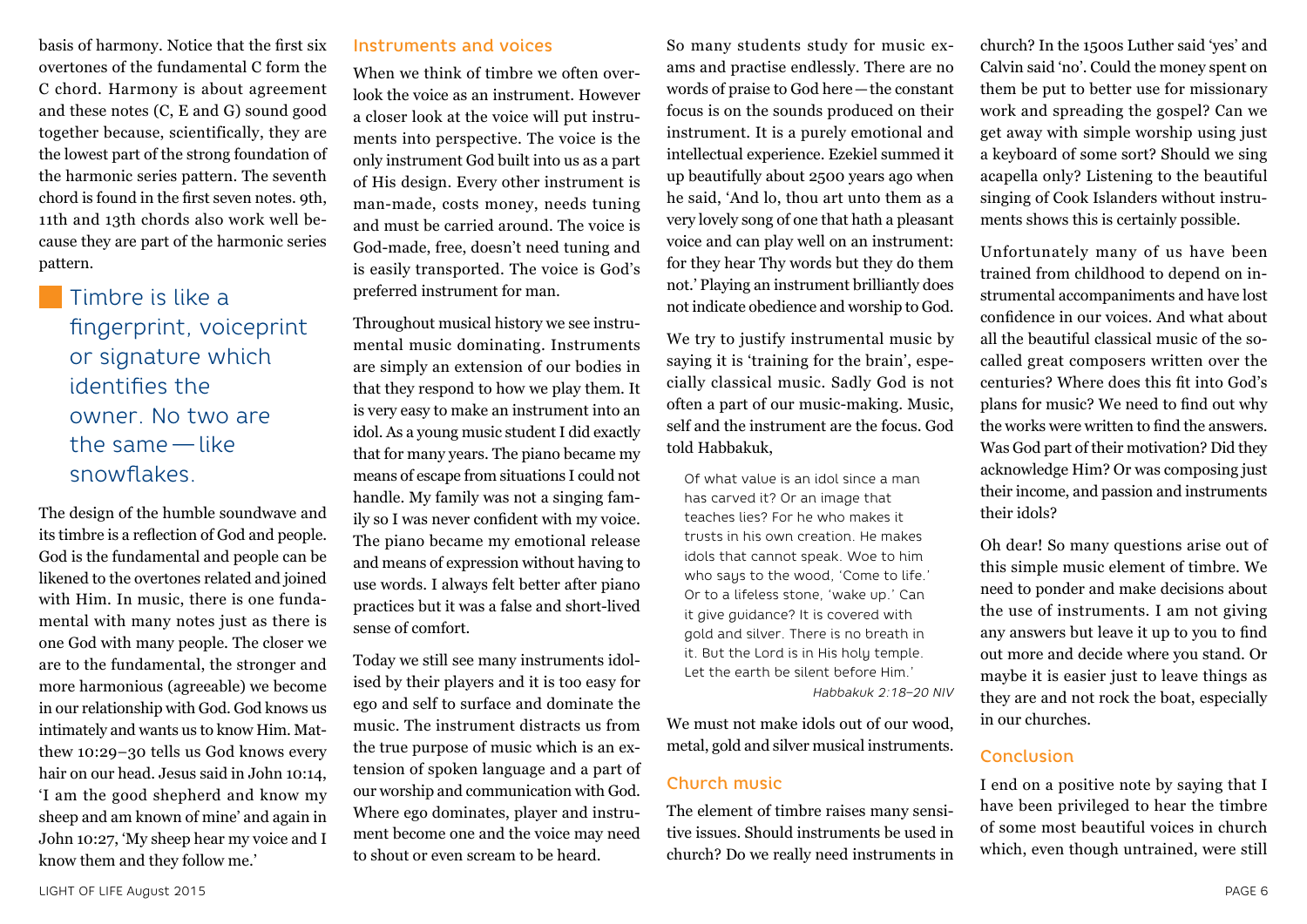natural, devoid of ego, showed clear diction, were soft and unforced, melodious, in tune, harmonious, worshipful and reflecting the beautiful melodious voice of Jesus and His love. The characters of the singers are revealed in the timbre of their voices. One can hear the humility and selflessness in the gentle purity of their tone colour. Oh how I long to hear the sounds of the angels singing in heaven. That WILL be something! And yes, we will be given golden harps to play—so I'm sure there will be a place for some instruments.

For further information on instruments please see the article *Should my child learn an instrument?* available from the link below.

Click here for more information and music articles by Wendy Hill



# CREATION SCIENCE COMPETITION 2015

The Creation Science Education Association of Australia is running their annual national creation science competition, with entries closing on 29 August 2015.

Entries are open to students in all grade levels in a variety of categories.

For more information visit the website **www.creationscience.org.au**



# Fearfully and wonderfully made

The physical body we each possess is the most complex of all God's creations.

Our brain exceeds the capabilities of the most complex supercomputer on earth. Our sensory system is comprised of nerve cells that provide impulses from the periphery of the body to the central nervous system, a feat beyond the capabilities of the most advanced machines in the best funded laboratories on earth.

Our reproductive system is capable of producing a brand new life. Our bone structure is an unbelievable engineering accomplishment. Our lungs take in copious amounts of air, extract the oxygen, and place that oxygen into the blood. This oxygen is referred to as the 'breath of life' in Genesis 2:7.

Our heart then pumps this oxygen-rich blood to every cell within the body, and when that oxygen-rich blood stops flowing. the body dies.

The imperative of keeping this oxygen-rich life-giving blood flowing throughout the body is made abundantly clear when we read:

The life of the flesh is in the blood. *Leviticus 17:11*

And what did our Creator use for building materials to create this incredibly complex physical body we each possess?

And the Lord God formed man of the dust of the ground, and breathed into his nostrils the breath of life; and man became a living soul.

*Genesis 2:7*

Where did this 'dust of the ground' originate? The Bible provides the clear answer to that question in Genesis 1:1 where we read:

In the beginning God created the heaven and the **earth**.

It is interesting to note that evolution agrees that man came from this same 'dust of the ground' just as the Bible teaches.

The difference being the evolutionists claim this rock dust originated as the result of the colliding of some dead mineral matter, at an event they claim took place in the far distant past called the 'big bang'.

But evolutionists are unable to explain the origin of that rock, nor can they explain how that lifeless, dead, rock dust became a human physical body containing life. Rock dust cannot come into existence or develop into a 'living body' apart from **God**.

## Man Is More Than Just A Body

But man is more than just a body. How anyone could believe that life itself, and the magnificent complex physical body we each possess, along with a soul and spirit, could all originate from some dead rocks colliding with a 'big bang' millions of years ago is beyond my comprehension.

Thus it is imperative that we not only take proper care of this physical body if we want to live a long and healthy life here on earth, but that we also make preparation before we die for that spiritual life which will continue beyond the grave.

# God is the only one who can restore us

That God would take His most complex earthly creation — our physical bodies — and turn them over to the likes of sinful man to be caretakers of, and be responsible for the maintaining of, is amazing.

Consider these sobering words found in 1 Corinthians 3:16-17:

Know ye not that ye are the temple of God, and that the Spirit of God dwelleth in you? If any man defile [harm] the temple of God [phusical] body], him shall God destroy; for the temple of God is holy, which temple ye are.

The results of going the world's way with our physical problems have not improved in over 2,000 years since these words in Mark 5:25–26 were spoken:

And a certain woman, which had an issue of blood twelve years, and had suffered many things of many physicians, and had spent all that she had, and was nothing bettered, but rather grew worse.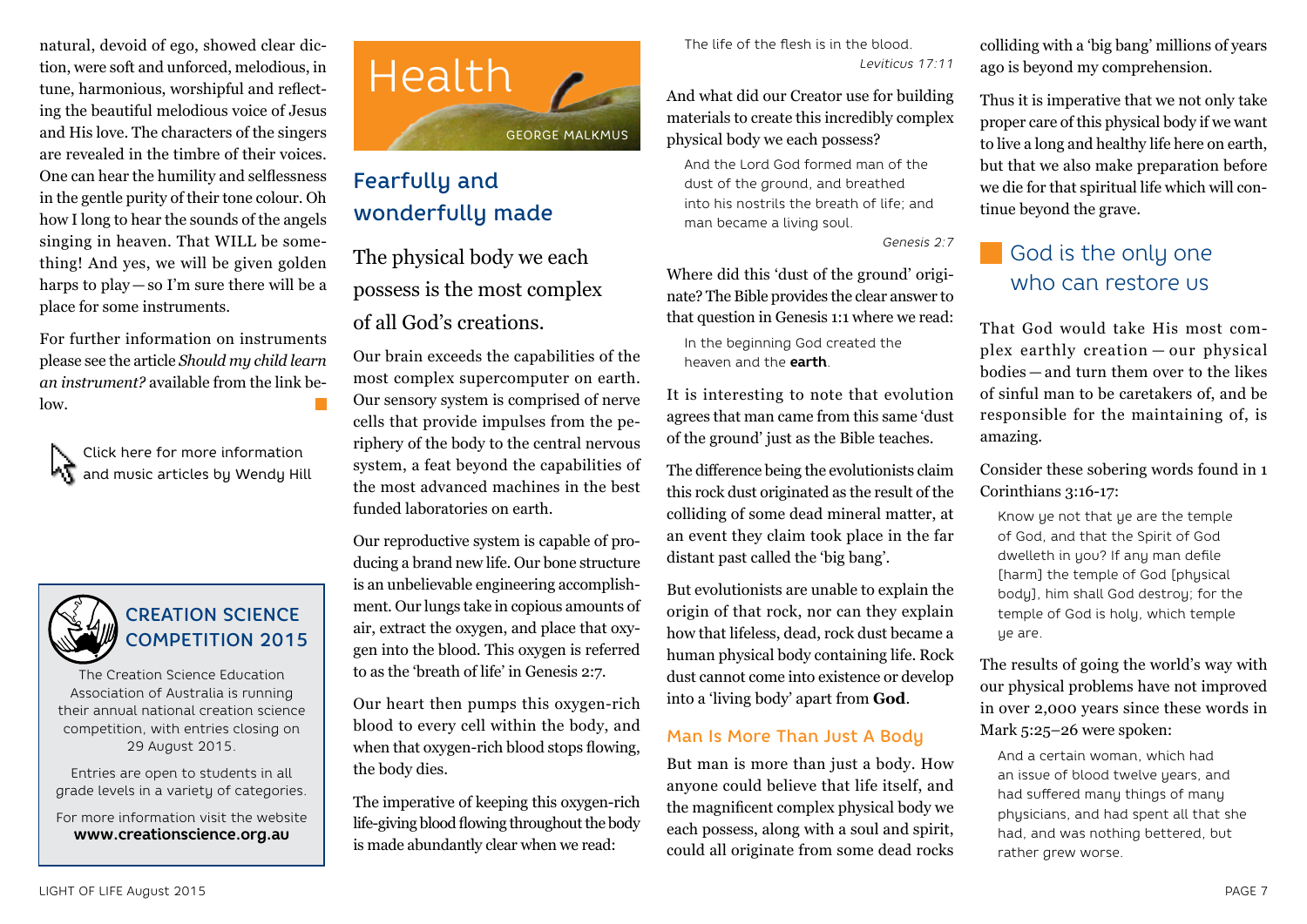Yet in spite of the obvious inability of the world to restore our health, we continue to look to the world rather than to God. Man cannot prevent sickness nor restore health to anyone, because God is the only one who can restore us as He is the one who made us fearfully and wonderfully and has given us the responsibility to care for ourselves:

I beseech YOU therefore brethren, by the mercies of God, that ye present your bodies a living sacrifice, holy, acceptable unto God, which is your reasonable service. And be not conformed to this world: but be ye transformed by the renewing of your mind, that ye may prove what is that good, and acceptable, and perfect, will of God.

*Romans 12:1–2*

### Maintaining health is our responsibility

Attaining and maintaining a healthy body requires more than healthy food to nourish it, along with sunshine and exercise. We must also avoid polluting our body with toxic substances.

Don't you think it is high time you considered taking control of both your physical and spiritual health so that you can experience the ultimate health God designed and desires for you both in this life and in the life that is to come?

Be not deceived; God is not mocked: for whatsoever a man soweth, that shall he also reap.

*Galatians 6:7*



## A Beka Book



### Student Text **\$29.30** Teacher Edition **\$44.05** Student Test and Speed Drills **\$11.85**

Teacher Key to Test and Speed Drills **\$17.40**

347 pages.

Abeka Mathematics いさ Click to order



### Grade K5 Science (4th Ed) God's World Revised with new artwork and

telling time, money values, simple story problems, measurements and an introduction to simple multiplication and fractions. Large format, soft cover,

layout, this write-in text is beautifully illustrated in full-colour. Young scientists will learn about topics including seeds, animals, seashore, health, weather and seasons. Large format, soft cover, 85 pages.

Student Text **\$20.95** Teacher Edition **\$31.50** 

### Grade 1 Science (4th Ed) Discovering God's World

This write-in text covers plants, animals, insects, energy, health, seasons and the five senses. Excellent presentation in full-colour. Large format, soft cover, 130 pages.

Student Text **\$23.05**<br>Teacher Edition **\$34.55 Teacher Edition** 

Abeka Science Click to order



## Grade 12 Economics (3rd Edition) Work and Prosperity

Demonstrates the basis for a market economy producing prosperity contrasted with the dismal failures of Socialist economic policy. Revised with new artwork and layout, illustrated in full-colour. The student text is soft cover, 249 pages.

The Teacher's Guide has been replaced by a Teacher Edition (which contains a copy of the student text).

| Student Text                      | \$43.45 |
|-----------------------------------|---------|
| Teacher Edition                   | \$65.25 |
| Student Test and Ouiz Book        | \$9.85  |
| Teacher Key to Test and Quiz Book | \$17.40 |

Abeka Economics Click to order

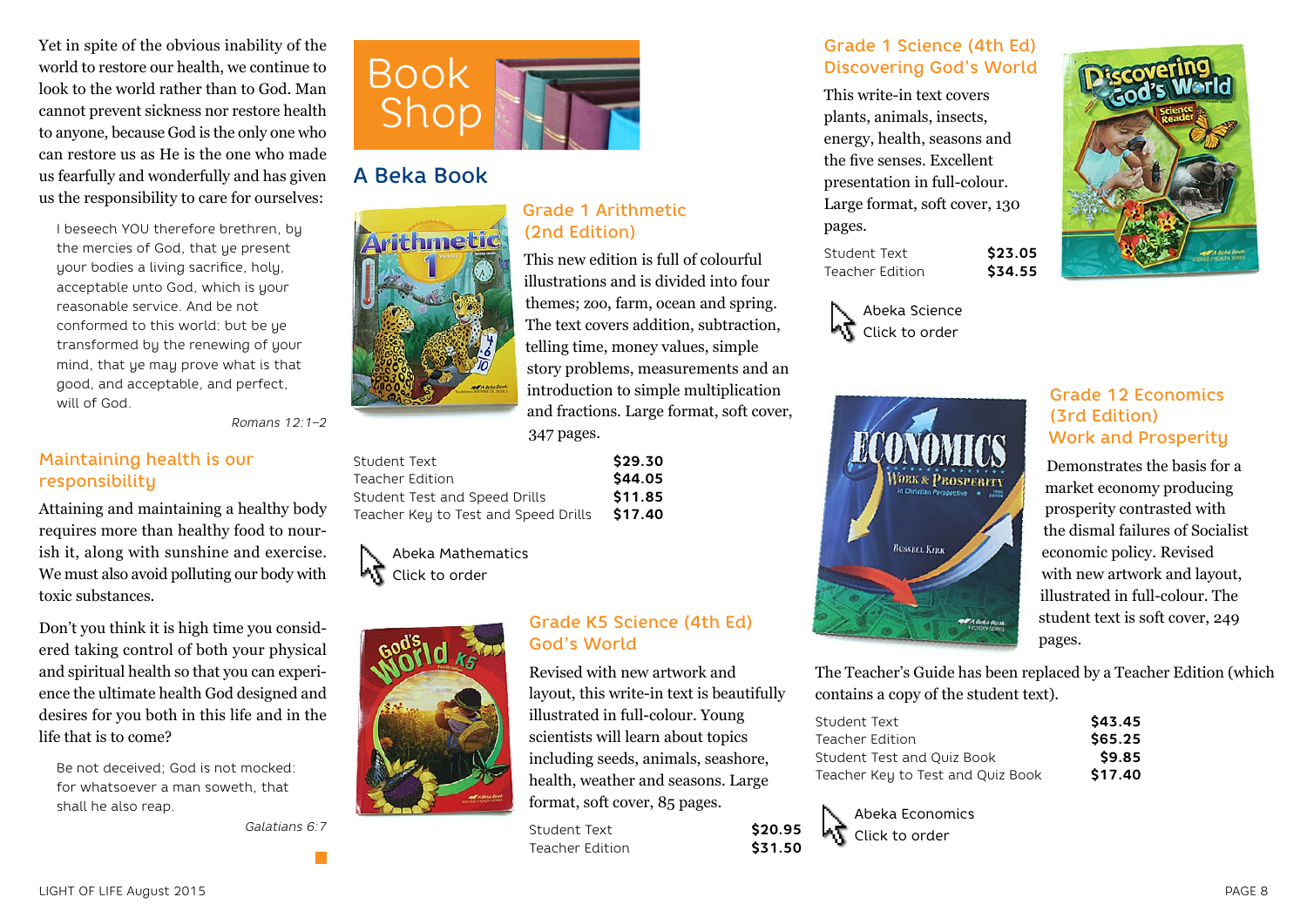## Bob Jones University Press

### Grade 4 Science (4th Edition)

This colourful new edition covers the characteristics of living things, insects and spiders, plants, forces and machines, electricity and magnetism, and the digestive and skeletal systems. The student text also contains instructions for experiments, activities, and projects, a summary page of vocabulary and key concepts at the end of each chapter. Several units include worldview-shaping lesson from Answers in Genesis. Soft cover, 292 pages.

| Student Text                             | \$60.70 |
|------------------------------------------|---------|
| Teacher Edition (with CD)                | \$87.05 |
| Student Activity Manual                  | \$41.00 |
| Tests (available Oct 2015)               | \$20.95 |
| Answer Key to Tests (available Oct 2015) | \$14.65 |



Bob Jones Science Click to order



### Grade K5 Mathematics (4th Edition)

The revised edition of this write-in text has activities centred on a farm theme. Soft cover, 322 pages.

| Student Text                | \$36.80  |
|-----------------------------|----------|
| Teacher Edition with CD     | \$105.05 |
| Student Manipulative Packet | \$25.50  |
| Teacher Visuals             | \$100.05 |

### Grade 6 Mathematics (3rd Edition)



17 sections cover various mathematical concepts, tied together with inspirational stories on the theme, 'Courage in Crisis'. Designed to show students that maths is a powerful tool for exercising dominion over the earth in a way that helps others and glorifies God. Full colour, soft cover, 520 pages.

| Student Text                                      | \$40.60  |
|---------------------------------------------------|----------|
| Teacher Edition with CD                           | \$105.05 |
| Student Manipulatives Packet (Grades 4-6) \$25.50 |          |
| Student Tests                                     | \$20.95  |
| Teacher Key to Tests                              | \$14.65  |
|                                                   |          |



Bob Jones Mathematics

# Christian Liberty Press

## Journey through the Bible

This series is designed for years 8 and 9 as an aid to reading through the whole Bible with understanding, rather than simply teaching 'Bible stories' as is often the case.

Book 1 covers the pentateuch and historical books and book 2 deals with wisdom/poetry and the prophetic books. Each book has 4 units of work in a total of 160 lessons.

Large format softcover books of approximately 140 pages.

| Book 1 Student Text             | \$22.20 |
|---------------------------------|---------|
| <b>Book 1 Student Exercises</b> | \$17.70 |
| Book 1 Answer Key to Exercises  | \$6.40  |
| Book 1 Tests                    | \$7.90  |
| Book 2 Student Text             | \$22.20 |
| <b>Book 2 Student Exercises</b> | \$17.70 |
| Book 2 Answer Key to Exercises  | \$6.40  |
| Book 1 Tests                    | \$7.90  |

## Rod and Staff Publishers

### Say-It-Again Series

Set 2 of these popular readers is now available.The first story, *The Lame Man*, is taken from John 5:1–9 and the second, *The Captain with Leprosy*, is taken from 2 Kings 5:1–16. Small booklets of 24 pages each.

Set of two readers **\$8.90** 

Rod and Staff Readers Click to order



Christian Liberty Press Click to order